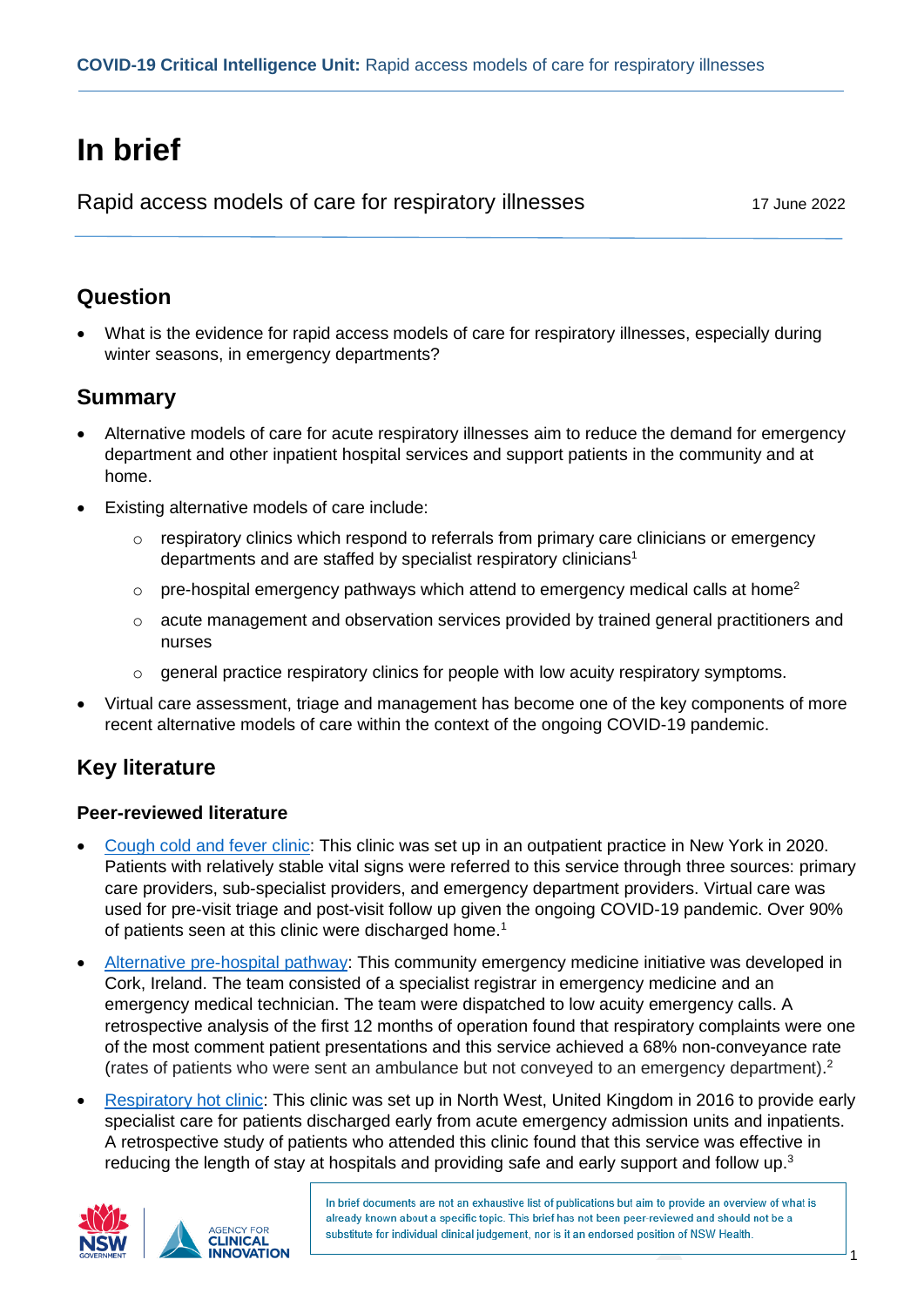- [Acute demand management service:](https://www.ncbi.nlm.nih.gov/pmc/articles/PMC6842657/) This service was set up in the Canterbury region of New Zealand. The service was staffed by general practitioners and nurses who were trained and supported to provide and coordinate increased acute care. This service resulted in the reduction of demand for acute care in the hospital settings and Canterbury had the lower rates of emergency department attendance and acute medical admissions compared to other regions. The key components of this service included:
	- o 24-hour surgery and observation unit: mainly focused on febrile children and those with gastroenteritis and respiratory disorders
	- o extended care at home: hospital substation via home-based medical services
	- $\circ$  access to rapid diagnostics including radiology, ultrasound, electrocardiogram and blood tests
	- $\circ$  specialist phone support.<sup>4</sup>

#### **Grey literature**

#### **General practice respiratory clinics**

- **Victoria, Australia**: The general practice [respiratory clinics](https://www.health.vic.gov.au/covid-19/gp-respiratory-clinics-and-hospital-respiratory-clinics-covid-19) are for people with mild respiratory symptoms and provide both the face-to-face and virtual care assessment and immediate support. Currently there are more than 40 general practice respiratory clinics across Victoria.<sup>5</sup>
- **Tasmania, Australia**: The extended general practice-led respiratory clinics will play a crucial role in the hospital avoidance strategy by supporting assessment and management of respiratory illness.<sup>6</sup>

#### **Respiratory acute discharge service**

• **Queensland, Australia**: The [respiratory acute discharge service](https://clinicalexcellence.qld.gov.au/improvement-exchange/respiratory-acute-discharge-rads-during-covid) aims to keep people with chronic obstructive pulmonary disease at home by providing them with education and tools on how to manage exacerbations at home.<sup>7</sup> During the pandemic, these people who attended the hospital with an acute exacerbation were discharged to the service for home support.<sup>7</sup> An [evaluation](https://pubmed.ncbi.nlm.nih.gov/31589356/) of this early supported discharge care model with nurse-led community-based recovery found this model to be safe and effective in reducing hospital length of stay and reducing the healthcare costs.<sup>8</sup>

#### **COVID@home including respiratory illnesses**

• **Tasmania, Australia**: [COVID@home](https://www.coronavirus.tas.gov.au/families-community/covidathomeplus) service has been extended to include other respiratory illnesses. Participants in the program are supported by a remote monitoring service and 24/7 care contact, and receive virtual healthcare monitoring kit.<sup>6, 9</sup>

#### **Respiratory rapid access or hot clinic**

• **Bristol, UK:** This [respiratory rapid access](https://gettingitrightfirsttime.co.uk/wp-content/uploads/2019/12/Getting-it-right-in-emergency-care-Aug18.pdf) or hot clinic model allows general practitioners and other primary care practitioners to refer patients with acute respiratory problems to a hot clinic which is staffed with respiratory consultants and nurses.<sup>10</sup> This clinic accepts referrals on the same or next day or provides telephone advice to primary care clinicians. It discharges patients with a management plan and links to community services.<sup>10</sup> An [retrospective assessment](https://thorax.bmj.com/content/63/Suppl_7/A12) of this service found that this model had resulted avoidance of hospital admission in 91% the patients.<sup>11</sup>

#### **Respiratory clinical assessment service hubs**

**NHS, United Kingdom:** The [respiratory clinical assessment service](https://www.england.nhs.uk/wp-content/uploads/2021/12/BW903-combined-adult-and-paediatric-respiratory-clinical-assessment-service-hubs-for-acute-respiratory-infecti.pdf) aim to reduce the emergency department attendance by adults and children with respiratory problems which can be appropriately managed in the community.<sup>12</sup>



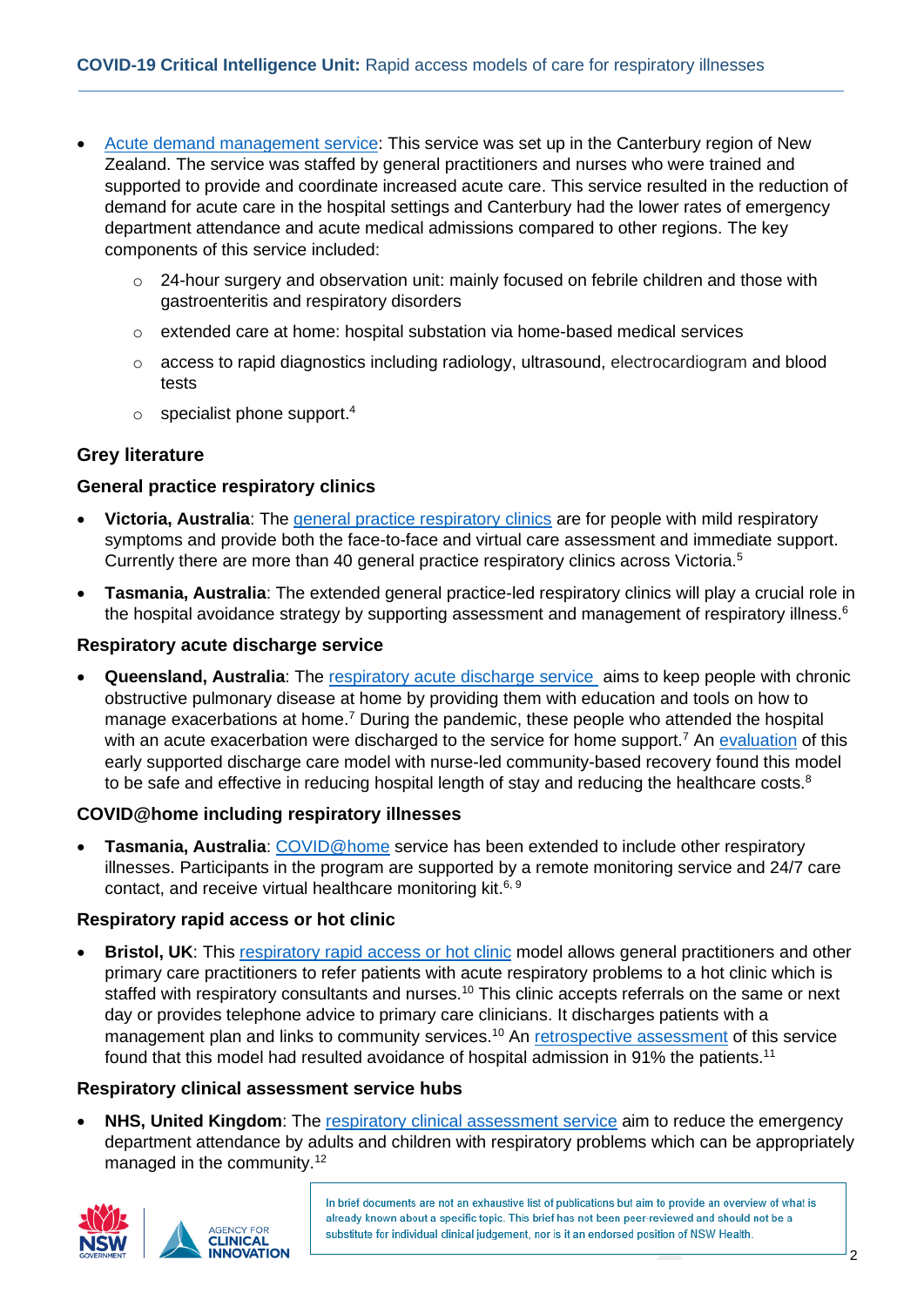- o Inclusion criteria: "adults and/or children with acute respiratory symptoms, most likely due to infection (eg COVID, respiratory syncytial virus (RSV), influenza, bacterial), who have been identified through an initial remote consultation as requiring face-to-face assessment but not as requiring immediate, urgent transfer to hospital".<sup>12</sup>
- o Referral routes: "NHS 111/integrated urgent care (IUC) clinical assessment services (CASs) and [general] practices. Consideration may also be given to receiving patients who are referred by other primary care services, community health services, secondary care or ambulance services/clinicians, and have been clinically assessed and identified as requiring an urgent follow-up but not an emergency admission".<sup>12</sup>

### **Method**

To inform this brief, PubMed and Google searches were conducted using terms related to models of care, emergency department, and respiratory illness on 30 May 2022.

### **References**

- 1. Gingras LF, Pelzman FN, Marquez A, et al. The Cough Cold and Fever Clinic: A Model for the Safe Management of Ambulatory Patients With Suspected COVID-19. Qual Manag Health Care. 2021 Jul 23;31(1):38-42. DOI: 10.1097/qmh.0000000000000334
- 2. Patton A, O'Donnell C, Keane O, et al. The Alternative Pre-hospital Pathway team: reducing conveyances to the emergency department through patient centered Community Emergency Medicine. BMC Emerg Med. 2021 Nov 18;21(1):138. DOI: 10.1186/s12873-021-00536-x
- 3. Lum Y, Abdul-Rashid A, Bethireddy S, et al. Late Breaking Abstract The effectiveness of respiratory hot clinic service in two North West centers, UK. Eur Respir J. 2018;52(suppl 62):PA4101. DOI: 10.1183/13993003.congress-2018.PA4101
- 4. McGeoch G, Shand B, Gullery C, et al. Hospital avoidance: an integrated community system to reduce acute hospital demand. Primary health care research & development. 2019;20:e144-e. DOI: 10.1017/S1463423619000756
- 5. Victoria Department of Health. Information about GP respiratory clinics across Victoria. [Internet]. Melbourne: Victoria Department of Health; 2022 [cited 2022 Jun 06]. Available from: [https://www.health.vic.gov.au/covid-19/gp-respiratory-clinics-and-hospital-respiratory-clinics](https://www.health.vic.gov.au/covid-19/gp-respiratory-clinics-and-hospital-respiratory-clinics-covid-19)[covid-19.](https://www.health.vic.gov.au/covid-19/gp-respiratory-clinics-and-hospital-respiratory-clinics-covid-19)
- 6. Tasmanian Government Department of Health. Winter strategy [Internet]. Tasmania: Tasmanian Government Department of Health; 2022 [cited 2022 June 10]. Available from: [https://www.health.tas.gov.au/about/what-we-do/strategic-programs-and-initiatives/winter](https://www.health.tas.gov.au/about/what-we-do/strategic-programs-and-initiatives/winter-strategy)[strategy.](https://www.health.tas.gov.au/about/what-we-do/strategic-programs-and-initiatives/winter-strategy)
- 7. Queensland Government. The Respiratory Acute Discharge (RADS) during COVID [Internet]. Queensland: Queensland Government; 2021 [cited 2022 June 10]. Available from: [https://clinicalexcellence.qld.gov.au/improvement-exchange/respiratory-acute-discharge-rads](https://clinicalexcellence.qld.gov.au/improvement-exchange/respiratory-acute-discharge-rads-during-covid)[during-covid](https://clinicalexcellence.qld.gov.au/improvement-exchange/respiratory-acute-discharge-rads-during-covid)
- 8. Samaranayake CB, Neill J, Bint M. Respiratory acute discharge service: a hospital in the home programme for chronic obstructive pulmonary disease exacerbations (RADS study). Intern Med J. 2020 Oct;50(10):1253-8. DOI: 10.1111/imj.14646
- 9. Tasmanian Government. COVID@homeplus [Internet]. Hobart: Tasmanian Government; 2022 [cited 2022 Jun 16]. Available from: [https://www.coronavirus.tas.gov.au/families](https://www.coronavirus.tas.gov.au/families-community/covidathomeplus)[community/covidathomeplus.](https://www.coronavirus.tas.gov.au/families-community/covidathomeplus)
- 10. Getting It Right Frist Time (GIRFT). Getting it right in emergency care [Internet]. United Kingdom: GRIFT; 2018 [cited 2022 June 10]. Available from: [https://gettingitrightfirsttime.co.uk/wp-content/uploads/2019/12/Getting-it-right-in-emergency](https://gettingitrightfirsttime.co.uk/wp-content/uploads/2019/12/Getting-it-right-in-emergency-care-Aug18.pdf)[care-Aug18.pdf.](https://gettingitrightfirsttime.co.uk/wp-content/uploads/2019/12/Getting-it-right-in-emergency-care-Aug18.pdf)
- 11. Organisation of respiratory care. Thorax. 2008;63(Suppl 7):A12-A5.